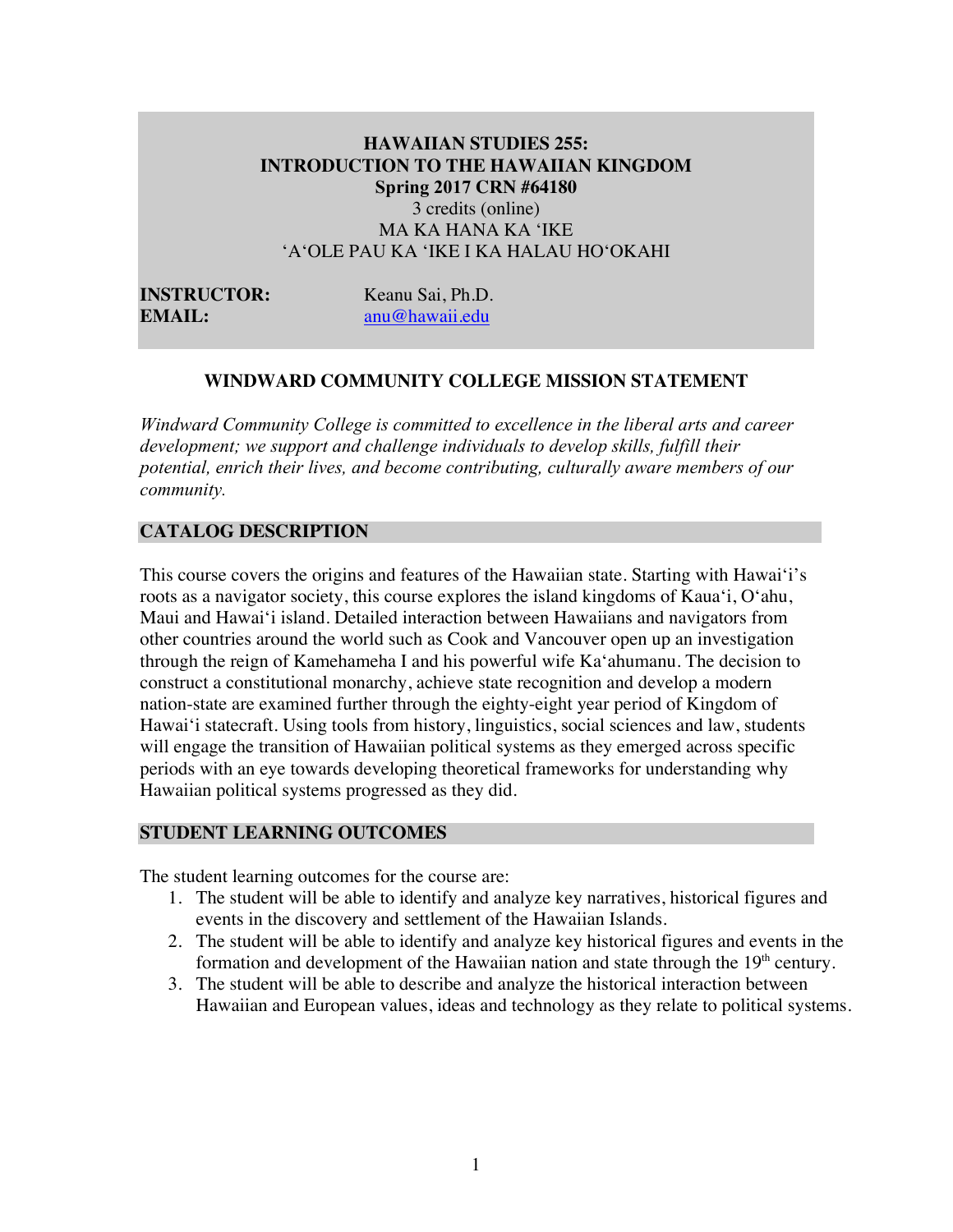# **COURSE TASKS AND ASSIGNMENTS**

### **METHODOLOGY:**

Students will be expected to complete the required readings. Grading is based on (20%) class participation and attendance, (40%) mid-term exam, and (40%) final exam. The class will be conducted in a seminar format and participation is required.

### **LEARNING RESOURCES**

# **Texts**

- Dr. Keanu Sai, "Ua Mau Ke Ea (Sovereignty Endures): An Overview of the Political and Legal History of the Hawaiian Islands," Pu'a Foundation, Honolulu, 2011. (\$35.00). Go online at: http://www.puafoundation.org/product/ua-mau-ke-easovereignty-endures-textbook/.
- David Keanu Sai, *Larsen Case: Lance Larsen vs. Hawaiian Kingdom*, Hochi, Honolulu (2003), accessible on Laulima

### **Articles**

- *Programme for Patriotic Exercises in the Public Schools*, Territory of Hawai'i Department of Public Instruction, 2-14 (1906), accessible on Laulima.
- "Hawai'i's Lesson to Headstrong California," William Inglis, Harper's Weekly, 226- 228 (1907), accessible on Laulima.
- "The Color of Nationality: Continuities and Discontinuities of Citizenship in Hawai'i," Doctoral Dissertation, Dr. Willy Kauai (2014), accessible on Laulima.
- "The Continuity of the Hawaiian State and the Legitimacy of the *acting* Government of the Hawaiian Kingdom," *Brief*, Dr. Keanu Sai (2012), accessible on Laulima.
- "Kuleana: Toward a Historiography of Hawaiian National Consciousness, 1780 2001," Dr. Kanalu Young, *Hawaiian Journal of Law and Politics* (2006), accessible on Laulima.
- "Ka Hoku o Osiania: Promoting the Hawaiian Kingdom as a Model for Political Transformation in Nineteenth-Century Oceania," Lorenz Gonschor, *Agents of Transcultuation* (2013), accessible on Laulima.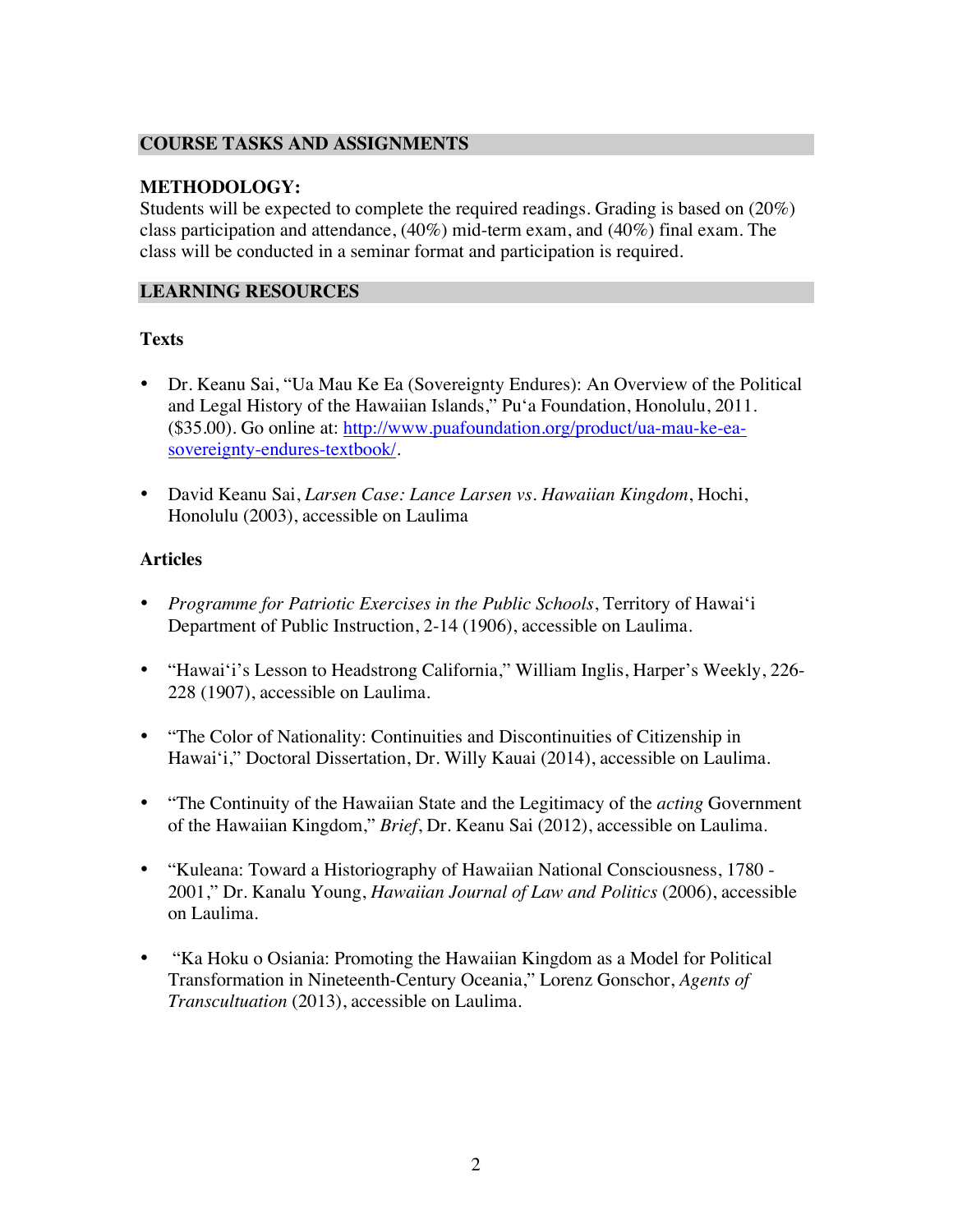#### **COURSE EXPECTATIONS**

Respect the class as a learning environment by:

- Positive engagement in discussions.
- Use of appropriate language.
- Respecting the opinion and experiences of others

#### **COURSE SCHEDULE**

**Week #1 (Jan. 11 - 18)**—*Introduction to the course and expectations*

### **Week #2 (Jan. 18 – 25)**—*The Hawaiian Kingdom*

• WATCH VIDEO: "1893 Executive Agreements & Profound Impacts Today"

# **Week #3 (Jan. 25 – Feb. 1)**—*Evolution of Absolute Authority (Part I)*

- READ: Pages 9-37, Ua Mau Ke Ea: Sovereignty Endures, Dr. Keanu Sai (2011)
- WATCH VIDEO: Chapters 1-3, DVD—Ua Mau Ke Ea: Sovereignty Endures

### **Week #4 (Feb. 1 - 8)**—*Government Reform (Part II)*

- READ: Pages 45-65, UA MAU KE EA: Sovereignty Endures, Dr. Keanu Sai (2011)
- WATCH VIDEO: Chapters 4-6, DVD—Ua Mau Ke Ea: Sovereignty Endures

# **Week #5 (Feb. 8 - 15)**—*Hawaiian Diplomacy in the 19th century*

- READ: "Ka Hoku o Osiania: Promoting the Hawaiian Kingdom as a Model for Political Transformation in Nineteenth-Century Oceania" Gonschor (2013)
- WATCH VIDEO**:** Interview with Lorenz Gonschor

# **Week #6 (Feb. 15 - 22)**—*United States Seizure of the Hawaiian Islands (Part III)*

- READ: Pages 73-95, UA MAU KE EA: Sovereignty Endures, Dr. Keanu Sai (2011)
- WATCH VIDEO: Chapters 7-9, DVD—Ua Mau Ke Ea: Sovereignty Endures; "New Research in Hawaiian History: Christianity"

# **Week #7 (Feb. 22 – Mar. 1)**—*Occupation of the Hawaiian Kingdom (Part IV)*

- READ: Pages 103-127, UA MAU KE EA: Sovereignty Endures, Dr. Keanu Sai (2011); Territory of Hawai'i Department of Public Instruction, *Programme for Patriotic Exercises in the Public Schools*, 2-14 (1906); "Hawai'i's Lesson to Headstrong California," William Inglis, Harper's Weekly, 226-228 (1907)
- WATCH VIDEO: Chapters 10-12, DVD—Ua Mau Ke Ea: Sovereignty Endures

# **Week #8 (Mar. 1 – 2)**—*MIDTERM EXAM*

 **(Mar. 2 - 8)**—*International Law: Presumption of Continuity* 

• READ: Pages 1-27, "The Continuity of the Hawaiian State," Dr. Keanu Sai (2012).